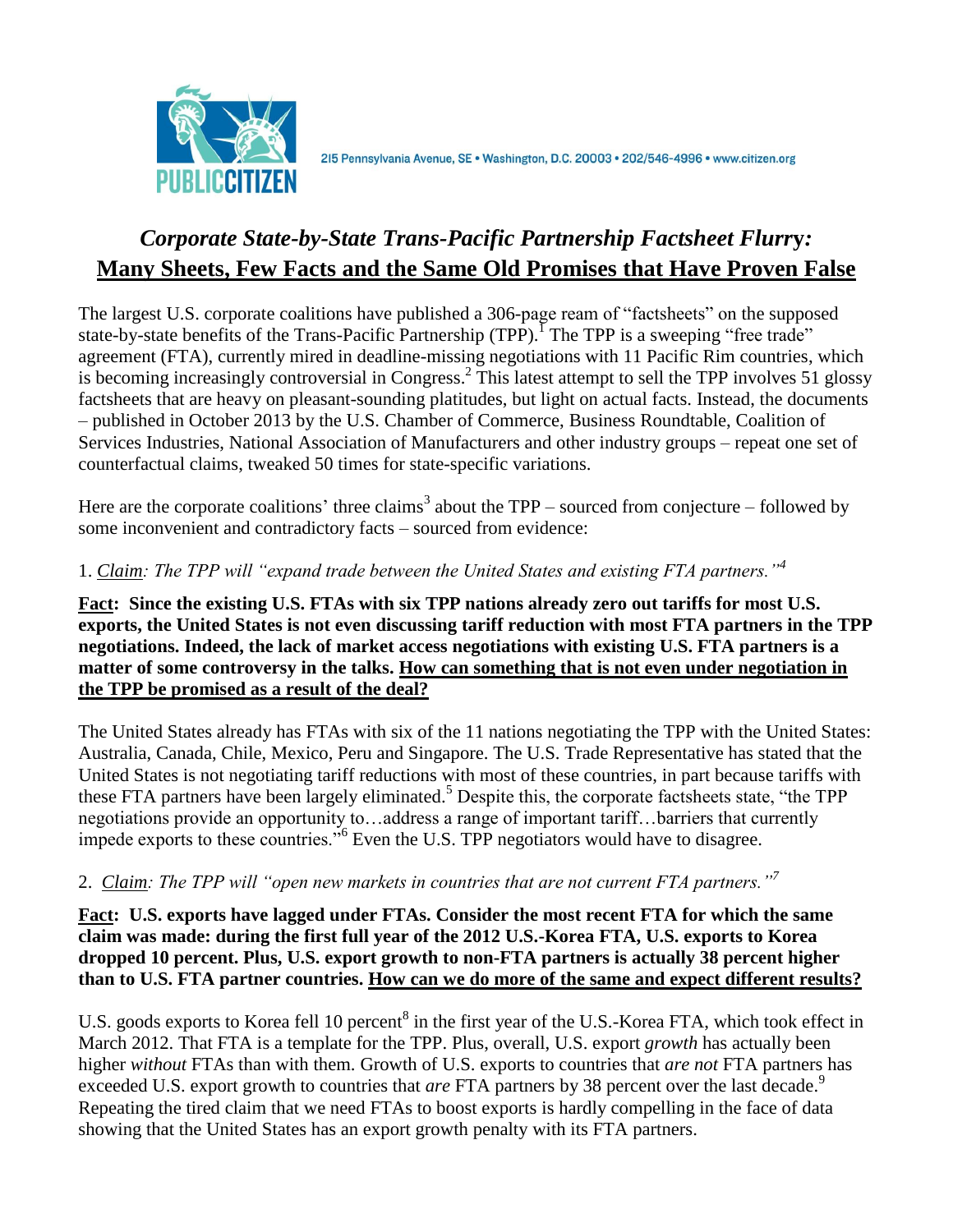In addition, some of the particular export growth "opportunities" highlighted by the corporate groups require a reality check. For example, they cite New Zealand's 5 percent tariff on U.S. lactose products as a barrier that, if only reduced via the TPP, would herald increased U.S. dairy exports to New Zealand.<sup>10</sup> In reality, New Zealand, the world's third largest dairy exporter, is awash in domestic dairy production, producing four times as much milk as it consumes.<sup>11</sup> U.S. dairy producers have lobbied against the reduction of dairy tariffs between New Zealand and the United States,  $^{12}$  fearing that it would lead to a destabilizing flood of dairy imports *from* New Zealand. <sup>13</sup> Many of the corporate factsheets' tariff reduction promises are similarly incongruent with economic realities.

3. *Claim: The TPP will "encourage companies based in TPP countries to increase their business investment in the United States."<sup>14</sup>*

**Fact: Study<sup>15</sup> after study<sup>16</sup> has shown no correlation between a nation's ability to attract foreign investment and its willingness to be bound to the extreme investor privileges that a leaked text reveals to be proposed for the TPP. With no proven upside, why would the United States expose itself to the proven downside of the extreme TPP investment terms that would empower foreign corporations to bypass domestic courts, drag the U.S. government to extrajudicial tribunals, and demand taxpayer compensation for policies that they claim undermine "expected future profits?"**

The corporate factsheets identify corporations based in TPP countries that have subsidiaries in the United States, stating – without an attempt at substantiation – that the TPP would encourage them to boost their U.S. business. The ostensible basis for this claim – that the TPP's foreign investor privileges would incentivize greater foreign investment  $-$  is not supported by the evidence.<sup>17</sup> Studies on the determinants of foreign direct investment in the United States have pointed to key issues like taxation and exchange rate volatility, not the enactment of pacts that enable foreign firms to challenge domestic public interest policies.<sup>18</sup>

Such challenges could prove quite costly to the United States. Each of the foreign firms identified by the factsheets would be newly empowered by the TPP to directly attack U.S. consumer safety, financial, environmental and other public interest policies that they view as undermining foreign investor rights that the TPP would establish. The TPP would vastly expand the U.S. government's exposure to such claims by empowering more than 6,000 corporations based in TPP countries to launch investor-state attacks on behalf of any of their more than 30,000 U.S. subsidiaries.<sup>19</sup>

Extrajudicial tribunals, comprised of three private attorneys unaccountable to any electorate, would be authorized to determine the validity of the challenged policies and order unlimited taxpayer compensation if the policies were seen as undermining foreign corporations' "expected future profits."

This extreme "investor-state" system already has been included in a series of U.S. FTAs, forcing taxpayers to hand corporations more than \$400 million for toxics bans, land-use rules, regulatory permits, water and timber policies and more.<sup>20</sup> Just under U.S. pacts, more than \$14 billion remains pending in corporate claims against medicine patent policies, pollution cleanup requirements, climate and energy laws, and other public interest polices.

Neither members of Congress nor the public should be fooled by this slew of corporate factsheets. A realistic assessment of what the TPP would mean for U.S. jobs and the economy requires an actual factbased analysis. This includes the fact that the deal would ban Buy American provisions that spur local job creation,  $21$  supported by 90 percent of Democrats, Republicans and independents.  $22$  It includes the recent